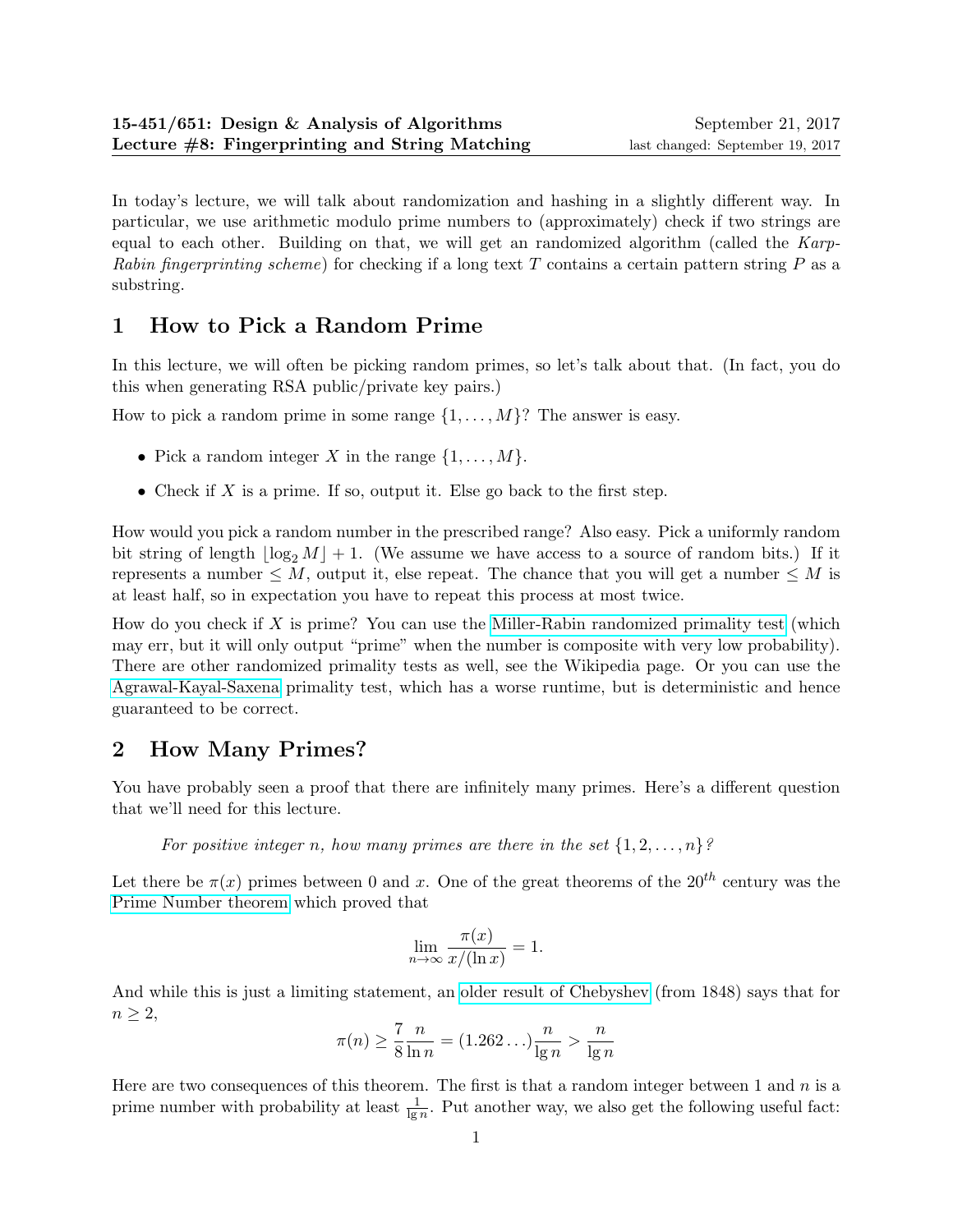**Fact 1** If we want at least  $k \geq 4$  primes between 1 and n, it suffices to have  $n \geq 2k \lg k$ .

**Proof:** Just plugging in, we get  $\pi(2k \ln k) \ge \frac{2k \ln k}{\lg(2k \lg k)} \ge \frac{2k \ln k}{\lg 2 + \lg k + \lg \lg k} \ge k$ .

### 2.1 Tighter Bounds

The following even tighter set of bounds were proved by Pierre Dusart in 2010. For all  $x \ge 60184$ we have:

$$
\frac{x}{\ln x - 1.1} > \pi(x) > \frac{x}{\ln x - 1}
$$

Because this is a two-sided bound, it allows us to deduce a lower bound on the number of primes in a range. For example, the number of 9-digit prime numbers (i.e. primes in the range  $[10^8, 10^9 - 1]$ ) is

$$
\pi(10^9 - 1) - \pi(10^8 - 1) > \frac{10^9 - 1}{\ln(10^9 - 1) - 1} - \frac{10^8 - 1}{\ln(10^8 - 1) - 1.1} = 44928097.3...
$$

From this we can infer that a randomly generated 9 digit number is prime with probability at least 0.049920 . . .. Thus, the random sampling method would take at most 21 iterations in expectation to find a 9-digit prime.

## 3 The String Equality Problem

Here's a simple problem: we're sending a Mars lander. Alice, the captain of the Mars lander, receives an N-bit string x. Bob, back at mission control, receives an N-bit string y. Alice knows nothing about y, and Bob knows nothing about x. They want to check if the two strings are the same, i.e., if  $x = y$ . <sup>[1](#page-1-0)</sup>

One way is for Alice to send the entire  $N$ -bit string to Bob. But  $N$  is very large. And communication is super-expensive between the two of them. So sending  $N$  bits will cost a lot. Can Alice and Bob share less communication and check equality?

If they want to be 100% sure that  $x = y$ , then one can show that fewer than N bits of communication between them will not suffice. But suppose we are OK with being correct with probability 0.9999. Formally, we want a way for Alice and Bob to send a message to Bob so that, at the end of the communication:

- If  $x = y$ , then Pr[ Bob says equal ] = 1.
- If  $x \neq y$ , then Pr[ Bob says unequal  $] = 1 \delta$ .

Here's a protocol that does almost that:

- 1. Alice picks a random prime p from the set  $\{1, 2, ..., M\}$  for  $M = [2 \cdot (5N) \cdot \lg(5N)]$ .
- 2. She sends Bob the prime p, and also the value  $h_p(x) := x \mod p$ .
- 3. Bob checks if  $h_p(x) = y \mod p$ . If so, he says equal else he says unequal.

<span id="page-1-0"></span> ${}^{1}E.g.,$  this could be the latest update to the lander firmware, and we want to make pretty sure the file did not get corrupted in transition.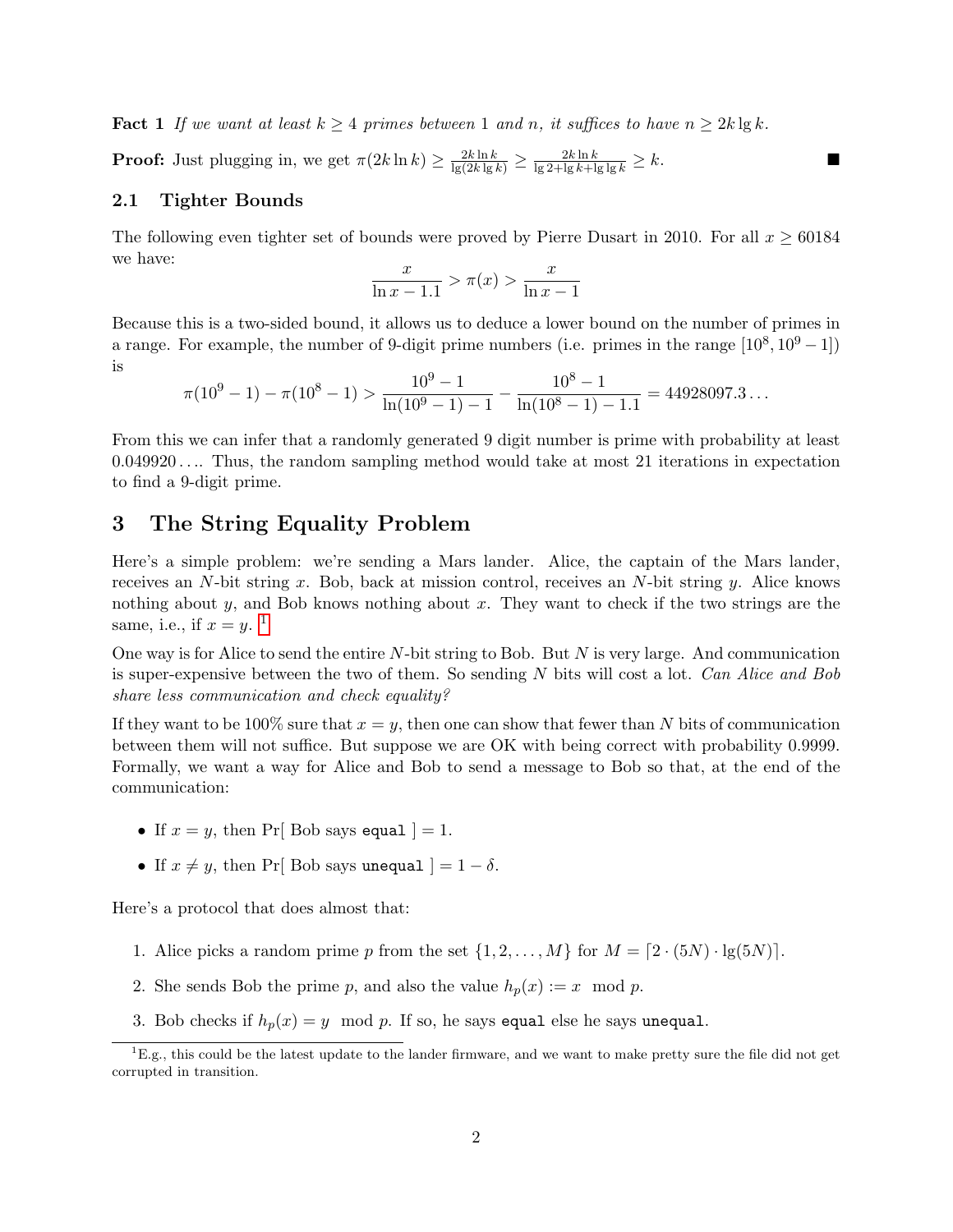For now, let's not worry about where the particular value of M came from: it will arise naturally. Let's see how this protocol performs.

**Lemma 2** If  $x = y$ , then Bob always says equal.

**Proof:** Indeed, if  $x = y$ , then x mod  $p = y$  mod p. So Bob's test will always succeed.

**Lemma 3** If  $x \neq y$ , then Pr[ Bob says equal ]  $\leq 0.2$ .

**Proof:** Consider x and y as N-bit binary numbers. So  $x, y < 2^N$ . Let  $D = |x - y|$  be their difference. Bob says equal only when x mod  $p = y \mod p$ , or equivalently  $(x - y) = 0 \mod p$ . This means p divides  $D = |x - y|$ . In words, the random prime p we picked happened to be a divider of D. What are the changes of that? Let's do the math.

The difference D is a N-bit integer, so  $D \leq 2^N$ . So D can be written (uniquely) as  $D = p_1 p_2 \cdots p_k$ , each  $p_i$  being a prime, where some of the primes might repeat<sup>[2](#page-2-0)</sup>. Each prime  $p_i \geq 2$ , so  $D =$  $p_1p_2\cdots p_k\geq 2^k$ . Hence  $k\leq N$ . The difference D has at most N divisors. The probability that p is one of them is  $\lambda$ 

number of primes in 
$$
\{1, 2, ..., M\}
$$
.

We want this to be at most 1/5. I.e., we would like that the number of primes in  $\{1, 2, \ldots, M\}$  is at least 5N. But Fact [1](#page-0-0) says that choosing  $M \geq 10N \lg 5N$  will give us at least 5N primes. Hence

$$
Pr[ Bob says equal and hence errors ] \leq \frac{N}{\text{number of primes in } \{1, 2, ..., M\}} \leq \frac{N}{5N} \leq \frac{1}{5}.
$$

П

### 3.1 Reducing the Error Probability

If you don't like the probability of error being 20%, there're two ways to reduce the probability of error.

**Approach #1:** Have Alice choose a random prime from a larger set. For some integer  $s \geq 1$ , if we choose  $M = 2 \cdot sN \lg(sN)$ , then the arguments above show that the number of primes in  $\{1, \ldots, M\}$ is at least  $sN$ . And hence the probability of error is  $1/s$ . Now choose any s large enough.

**Approach**  $\#2$ **:** Just have Alice repeat this process 10 times independently, with Bob saying equal if and only if all in 10 repetitions, the test passes. The chance that he will make an error (i.e., say equal when  $x \neq y$ ) is only

$$
(1/5)^{10} = \frac{1024}{10^{10}} \le 0.000001.
$$

In general, if we repeat  $R$  times, we get the probability of error is at most

 $(1/5)^R$ .

### 3.2 Why did Alice not just send  $x$  over to Bob?

Naïvely, Alice could have sent x over to Bob. That would take  $N$  bits. Now she sends the prime p, and x mod p. That's two numbers at most  $M = 10N \lg 5N$ . The number of bits required for that:  $2 \log M = 2 \log(10N \lg 5N)) = O(\log N)$ .

<span id="page-2-0"></span><sup>2</sup>This unique prime-factorization theorem is known as the [fundamental theorem of arithmetic.](https://en.wikipedia.org/wiki/Fundamental_theorem_of_arithmetic)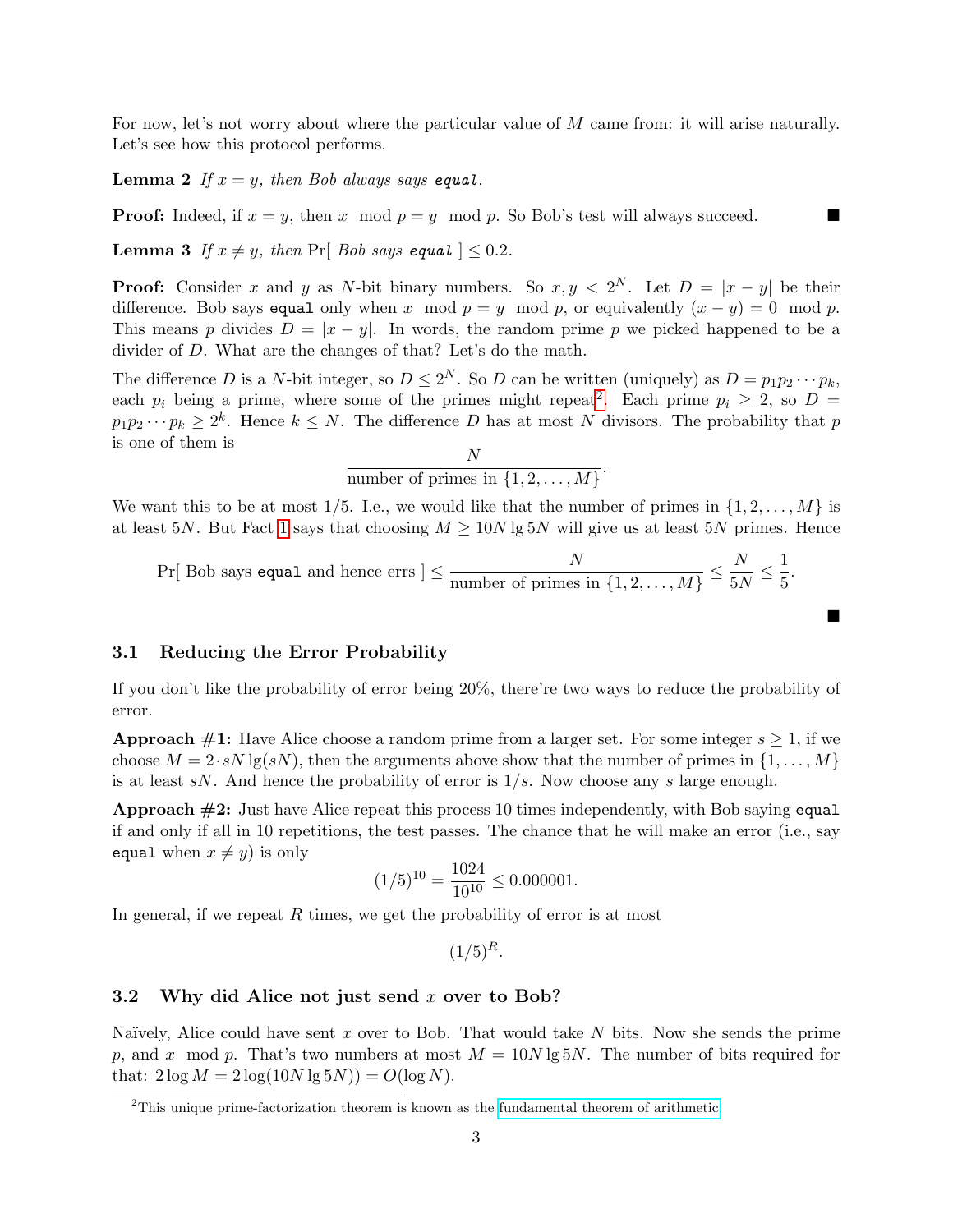To put this in perspective, suppose  $x$  and  $y$  were two copies of all of Wikipedia. Say that's about 25 billion characters. Say 8 bits per character, so  $N \approx 2 \cdot 10^{11} \approx 2^{38}$  bits. Whereas our approach, even with repeating things 10 times, sent over  $10 \cdot 2 \log(10N \lg 5N)) \le 1280$  bits. That's a lot less communication!

## 4 The Karp-Rabin Algorithm (a.k.a. the "Fingerprint" Method)

Let's use this idea to solve a different problem. In the *string matching* problem, we are given

- A text  $T$ , of length  $m$ .
- A pattern  $P$ , of length  $n$ .

The goal is to output all the occurrences of the pattern P inside the text T. E.g., if  $T =$ abracadabra and  $P =$  ab then the output should be  $\{0, 7\}$ .

There are many ways to solve this problem, but today we will use randomization to solve this problem. This solution is due to Karp and Rabin.<sup>[3](#page-3-0)</sup> The idea is smart but simple, elegant and effective—like in many great algorithms.

#### <span id="page-3-1"></span>4.1 The Karp-Rabin Idea

Think about the hash function  $h_p(x) = x \mod p$ , for  $x \in \{0,1\}^n$ . Now look at the string x' obtained by dropping the leftmost bit of x, and adding a bit to the right end. E.g., if  $x = 0011001$ then x' might be 0110010 or 0110011. If I told you  $h_p(x) = z$ , can you compute  $h_p(x')$  fast?

Suppose  $x'_{lb}$  is the lowest-order bit of  $x'$ , and  $x_{hb}$  be the highest order bit of x. Then

value of  $x' = 2$ (value of  $x - x_{hb} \cdot 2^{n-1}$ ) +  $x'_{lb}$ 

Remember that  $h_p(a + b) = (h_p(a) + h_p(b)) \mod p$ , and  $h_p(2a) = 2h_p(a) \mod p$ . So

$$
h_p(x') = (2h_p(x) - x_{hb} \cdot h_p(2^n) + x'_{lb}) \mod p.
$$

That's two function computations to compute  $h_p(x)$  and  $h_p(2^n)$ , three arithmetic operations modulo p, and one more residue modulo p.

#### 4.2 How to use this idea for String Matching

To keep things short, let  $T_{a...b}$  denote the string from the  $a^{th}$  to the  $b^{th}$  positions of T, inclusive. So the string matching problem is: output all the locations  $a \in \{0, 1, \ldots, m - n\}$  such that

$$
T_{a...a+(n-1)} = P
$$

Here's the algorithm:

1. Pick a random prime p in the range  $\{1, \ldots, M\}$  for a  $M = \lceil 2sn \lg(sn) \rceil$  for a value of s we'll choose later.

<span id="page-3-0"></span><sup>3</sup>Again, familiar names. Dick Karp is a professor of computer science at Berkeley, and won the Turing award in 1985. Among other things, he developed two of the max-flow algorithms you saw, and his 1972 paper showed that many natural algorithmic problems were NP complete. Michael Rabin is professor at Harvard; he won the Turing award in 1976 (jointly with CMU's Dana Scott). You may know him from the popular Miller-Rabin randomized primality test (the Miller there is our own Gary Miller); he's responsible for many algorithms in cryptography.